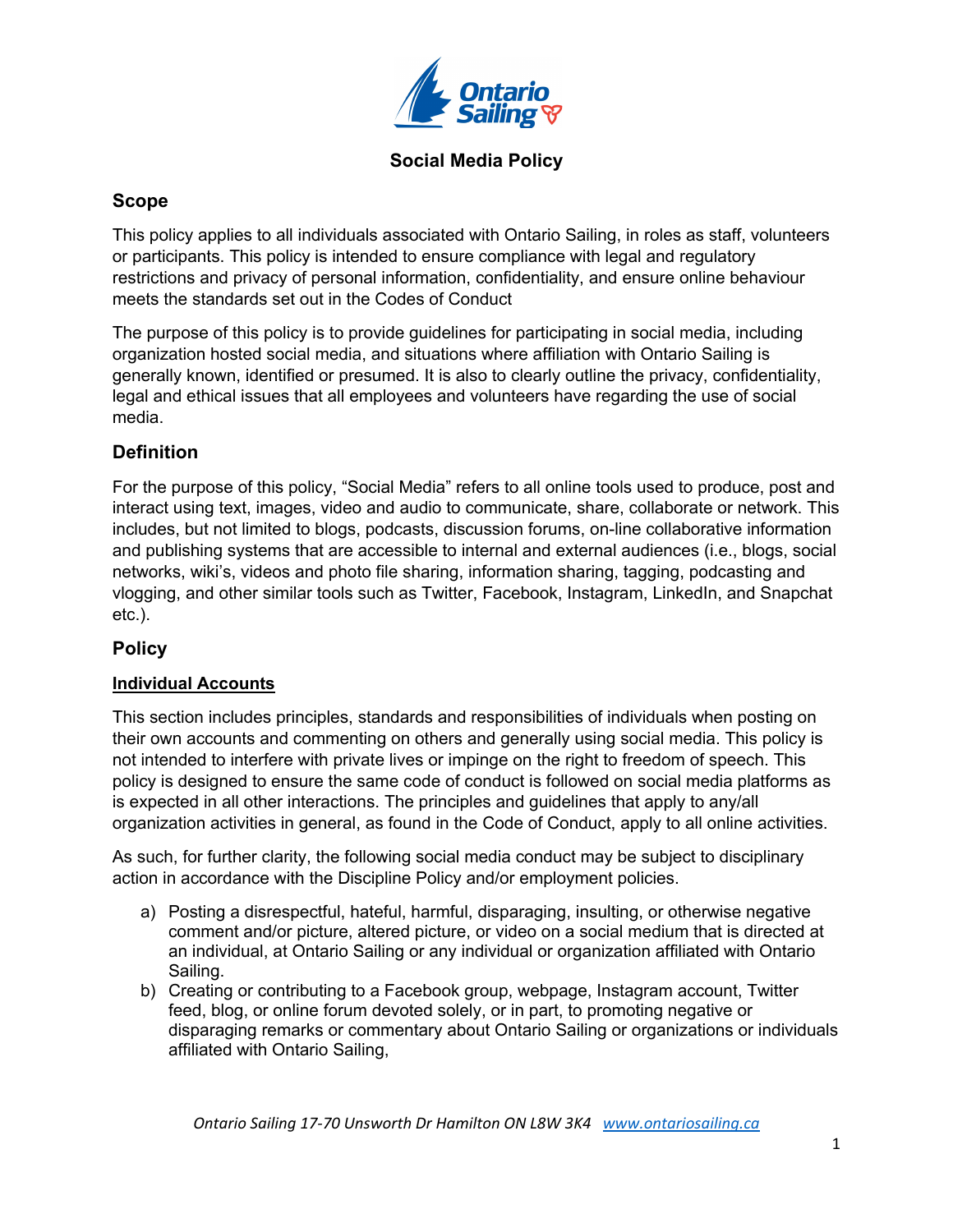

## **Social Media Policy**

- c) Any instance of cyber-bullying or cyber-harassment between one individual and another individual, where incidents of cyber-bullying and cyber-harassment can include but are not limited to the following conduct on any social medium, via text-message, or via email: regular insults, negative comments, vexatious or unwelcome behaviour, pranks or jokes, threats, posing as another person, spreading rumours or lies, or other harmful behaviour
- d) Inappropriate personal or sexual relationships over a social medium between Individuals who have a power imbalance in their interactions, such as between athletes and coaches, volunteers and staff, officials and participants etc.

Privacy and confidentiality must be maintained in all environments, including online, and must at all times refrain from posting identifiable member or participant information of any kind online.

Anyone who chooses to represent themselves as affiliated with Ontario Sailing in their personal account must consider how they are representing themselves and the organization; consistency of posted content with organization mission and values and how the organization will thus be perceived.

Where your connection to Ontario Sailing is apparent or presumed, make it clear that you are speaking for yourself and not on behalf of the organization. In these circumstances, you should include the following disclaimer: "*The views expressed on this [blog; website etc...] are my own and do not reflect the views of my employer*." Please note this disclaimer does not itself exempt anyone from being responsible for the content of their social media accounts.

Removing content from social media after it has been posted (either publicly or privately) does not excuse the individual from being subject to the Discipline Policy.

An individual who believes that another individual's social media activity is inappropriate or may violate the policies and procedures of Ontario Sailing should report the matter as prescribed in the Discipline Policy.

#### **Ontario Sailing Social Media Communications**

Organization representation, including specific programs or teams, via online social media platforms can only be initiated and authorized by the Executive Director. Any accounts existing without prior authorization as required above will be subject to review and may be amended or removed.

The Executive Director will identify specific employees/volunteers who will be given access to communicate via official Ontario Sailing social media accounts.

Appropriate training sessions will take place with those granted access to communicate on behalf of the organization.